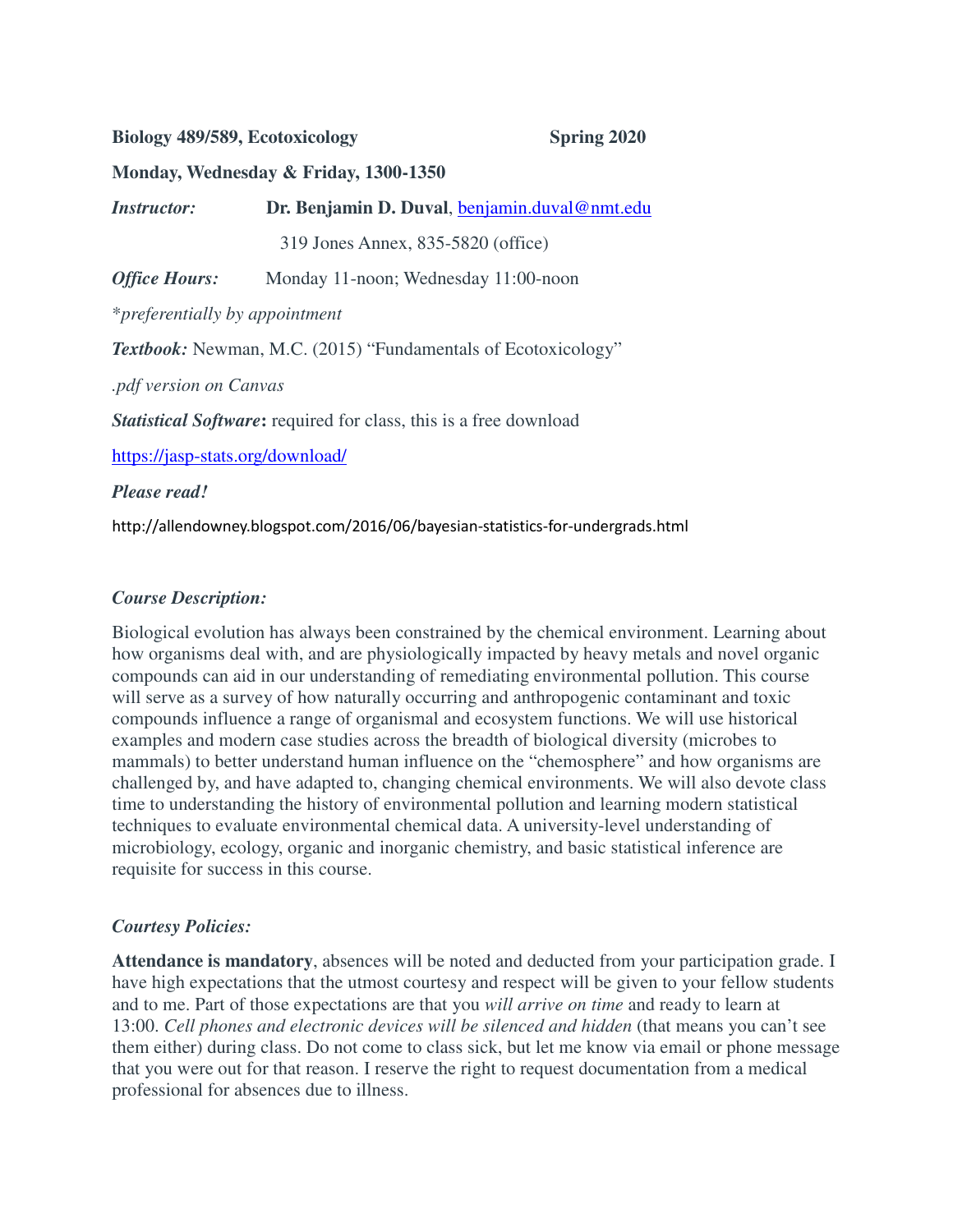# *Course Policies\*:*

Grades are based on participation "checks", literature assignments and in-class data presentations. Late homework **will not** be accepted. All homework will be submitted as a **hard copy unless otherwise stated**. I will accept documentation from appropriate sources to excuse and re-assign an appropriate level of work for missed assignments.

*Disability Accommodations:* The Biology Department is committed to protecting the rights of individuals with disabilities. Individuals requiring reasonable accommodations are invited to make their needs known to the Office of Counseling and Disability Services (OCDS) as soon as possible, and inform Dr. Duval of any accommodations. PLEASE inform Dr. Duval if accommodations are needed before the first exam so that he can make necessary arrangements. Also, if you need assistance in contacting OCDS, I have a great relationship with that office and will gladly help you do so.

*Your Plan for Success:* Checking in with your professors in **all** of your classes from time to time will help you track your progress and demonstrate that you are serious about doing well.

Your *mental and physical health* is important for your success at New Mexico Tech. The University offers mental health and substance abuse counseling through the Office of Counseling and Disability Services, but you are also welcome to find a person you trust in the Biology Department if you just need to voice some concerns about this class, a different class, or life in general. Official services through NM Tech are confidential. You have every right as a student to take *complaints* to the University administration. But, please come talk to me first!

**\***I anticipate that at least some minor details will necessarily change. I reserve the right to do so, but guarantee I will give as much notice as possible.

## **Academic Honesty**

You are responsible for adhering to New Mexico Tech's Academic Honesty Policy, found starting on page 59 of the NMT catalog:

http://www.nmt.edu/images/stories/registrar/pdfs/2013- 2014 UNDERGRADUATE Catalog FINAL.pdf (Links to an external site.)

Any behavior/actions suggestive of cheating or academic dishonesty may lead to failure of the course.

# *The fun stuff!*

This is a new course and I am planning a novel approach to integrative and participation learning. We will have "formal" lectures on Monday's and Wednesday's, and Friday class periods will be devoted to more interactive and participation exercises. We will work with realworld toxicology data-sets to learn about statistical inference. We will engage with the primary ecotoxicology literature. You will give in-class presentations related to your data analysis and literature synthesis. We will also have tours of laboratories that deal with environmental chemistry and ecotoxicology samples (NMT Chemistry and NM Geology Bureau) so you can see first-hand how practitioners in the field obtain high-quality toxicology data.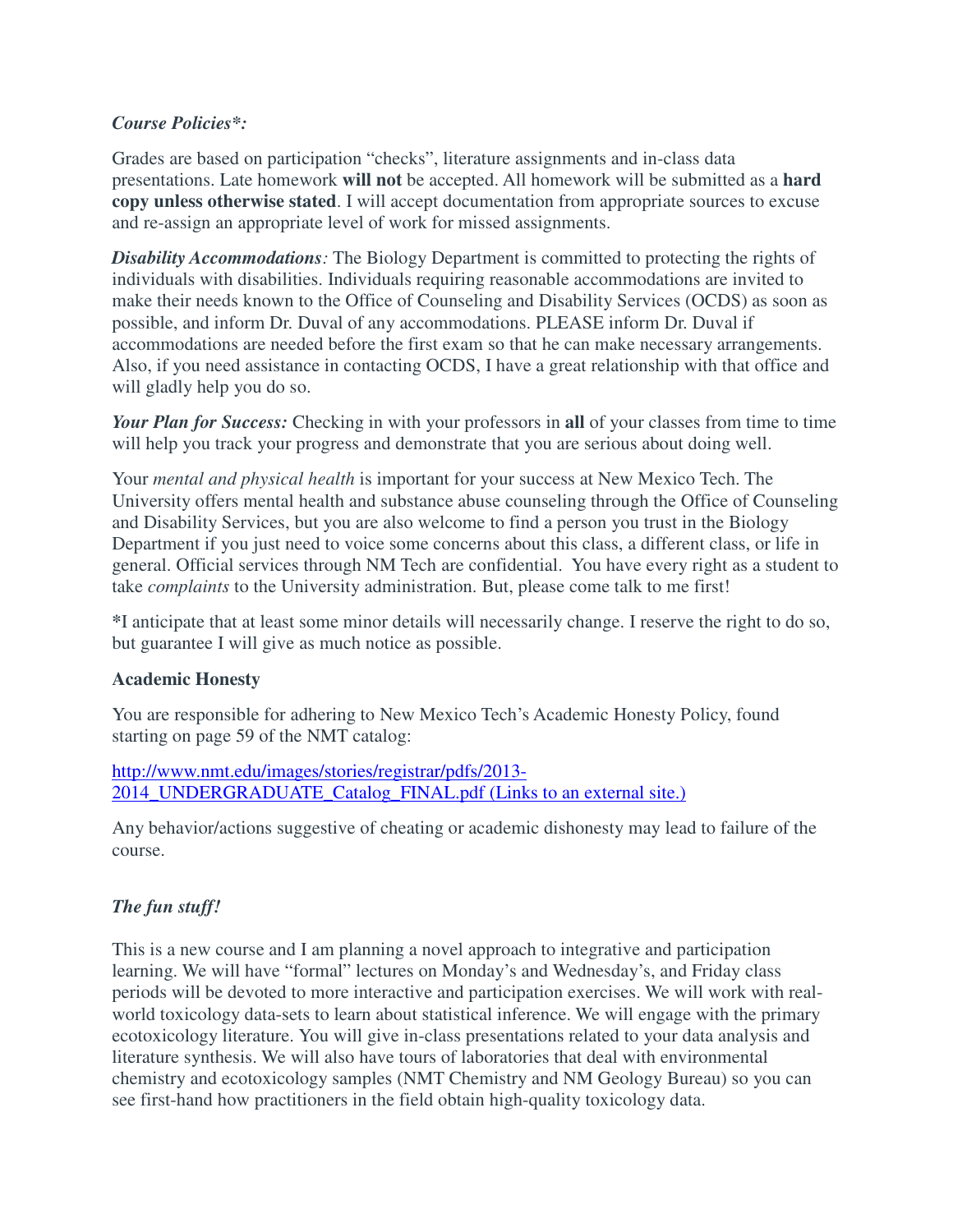## *Learning outcomes:*

*At the end of the course you should be able to:*

1. Understand differences between naturally occurring and anthropogenic contaminants and toxins

2. Understand physiological adaptations to both of the above

3. Perform simple statistical (preferably Bayesian) analyses on toxicological data, including QA/QC checks

- 4. Present literature review syntheses
- 5. Graphically present your own interpretation of original data

I expect a LOT from students enrolled in this course, and you will get out of it what you put in!

## *Tentative* **Class Schedule** *(I reserve the right to change)*

Week 1: Intro to Ecotoxicology; History & Current State of Field (Chpt. 1) *-Intro to data set (Jan. 17)*

Week 2-3: Classes of Contaminants (inorganic, organic, radiations) (Chpt. 2) *-Data Homework 1 (data organization & summary stats, due Jan. 24) -Lab Trip (Bonnie Frey, NMBGMR; Uranium expert, Jan. 31)*

Week 4-5: Biotransformation, Detoxification (Chpt. 3) -*Literature Assignment 1 (paper discussion, Feb. 7) -Data Lab/Bayesian Stats lecture (Feb. 14)*

Week 6: Elimination, Accumulation (Chpt. 3) -*No class (Feb. 21)*

Week 7-9: Bioaccumulation & Trophic Transfer (Chpt. 4-5) *-Literature Assignment 2 (paper presentation, Feb. 28) -Open Data Lab (March 6) -Data Homework 2 (preliminary analysis, due March 13)*

Week 10: Spring Break

Week 11: Molecular Effects of Toxins (Chpt. 6) -*Lab Trip (Gayan Rubasinghege, NMT Chemistry; Pollutant Expert, March 27)*

Week 12: Molecular continued...Toxin Effects at the Cell-level (Chpt. 7) -*Literature Assignment 3 (paper synthesis, April 3)* 

Week 13: Acute and Lethal Effects (Chpt. 9)

Week 14: Large-scale Effects of Toxins: Ecosystems, Global Change and Risk Assessment (Selections from Chpt. 11-13)